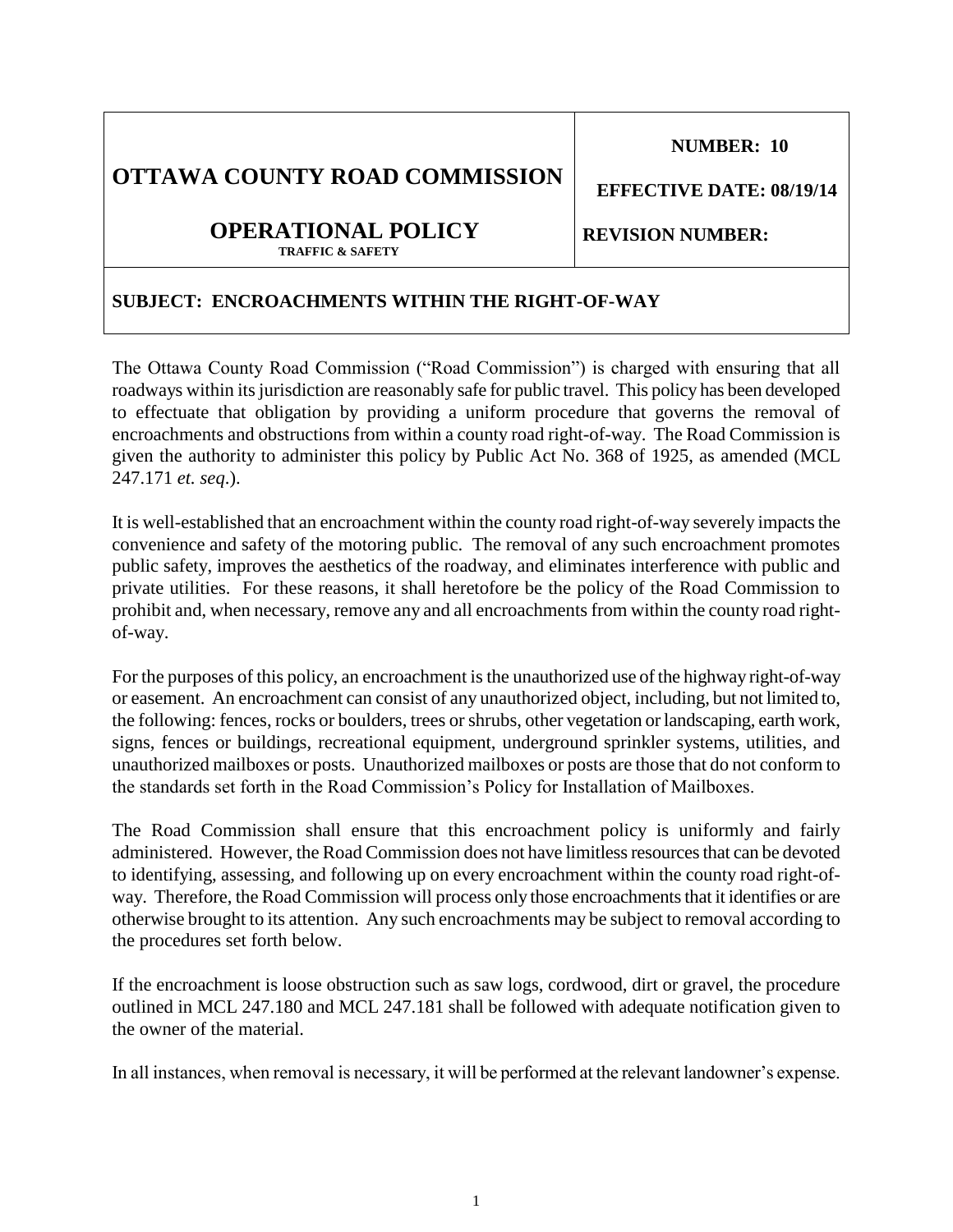### **REMOVAL PROCEDURE**:

- Step 1: When an object or obstruction is identified and reported to the Road Commission as an encroachment, information concerning the object and the name, address and phone number of the person reporting the encroachment will be forwarded to the designated staff in the Engineering, Traffic, or Operations Department for action.
- Step 2: For routine encroachments, an investigation will be performed within 45 days from the date the encroachment is reported to the designated Road Commission Department to determine if the encroachment can be permitted or if it has to be removed from the road right-of-way. Field measurements and pictures may be taken as part of the investigation. The investigator may obtain the following information:
	- $\triangleright$  Address, including property description, township, and location to crossroads;
	- $\triangleright$  Width of right-of-way;
	- $\triangleright$  Width of the traveled lanes;
	- $\triangleright$  Width and type of shoulder or curb;
	- $\triangleright$  Distance from road centerline to the encroachment;
	- $\triangleright$  Distance from edge of pavement to encroachment;
	- Distance from shoulder point or face of curb to encroachment;
	- $\triangleright$  Distance from encroachment to right-of-way line; and,
	- **Description and measurements of the encroachment.**

If the Road Commission determines that an encroachment poses an imminent danger to the motoring public, then the same may be removed by the Road Commission as soon as possible; otherwise the following steps in the procedure will be utilized.

- Step 3: Upon completion of the investigation, a certified letter outlining the problem(s) and  $\text{concern}(s)$  will be mailed to the property owner(s), contractor, or both, giving them 14 days to remove the encroachment or to submit to the Road Commission, in writing, their objection to the removal. A copy of the Road Commission's 14-day letter will be sent by regular mail to the complainant so he/she is informed of the action being taken.
- Step 4: If the encroachment is not removed or permitted within the 14 days, the Board of Road Commissioners will consider the issuance of an Encroachment Removal Order requiring the property owner(s) to remove the encroachment within 30 days. If approved, the Order will be sent to the property owner(s) by certified mail.
- Step 5: If the encroachment has not been removed from the road right-of-way within the 30 days allowed, the Road Commission will remove the encroachment at the owner's expense. However, if, within the 30-day period, the property owner(s) denies the existence of the encroachment in writing, the Board of Road Commissioners may commence an action of trespass in a Court of appropriate jurisdiction to resolve the